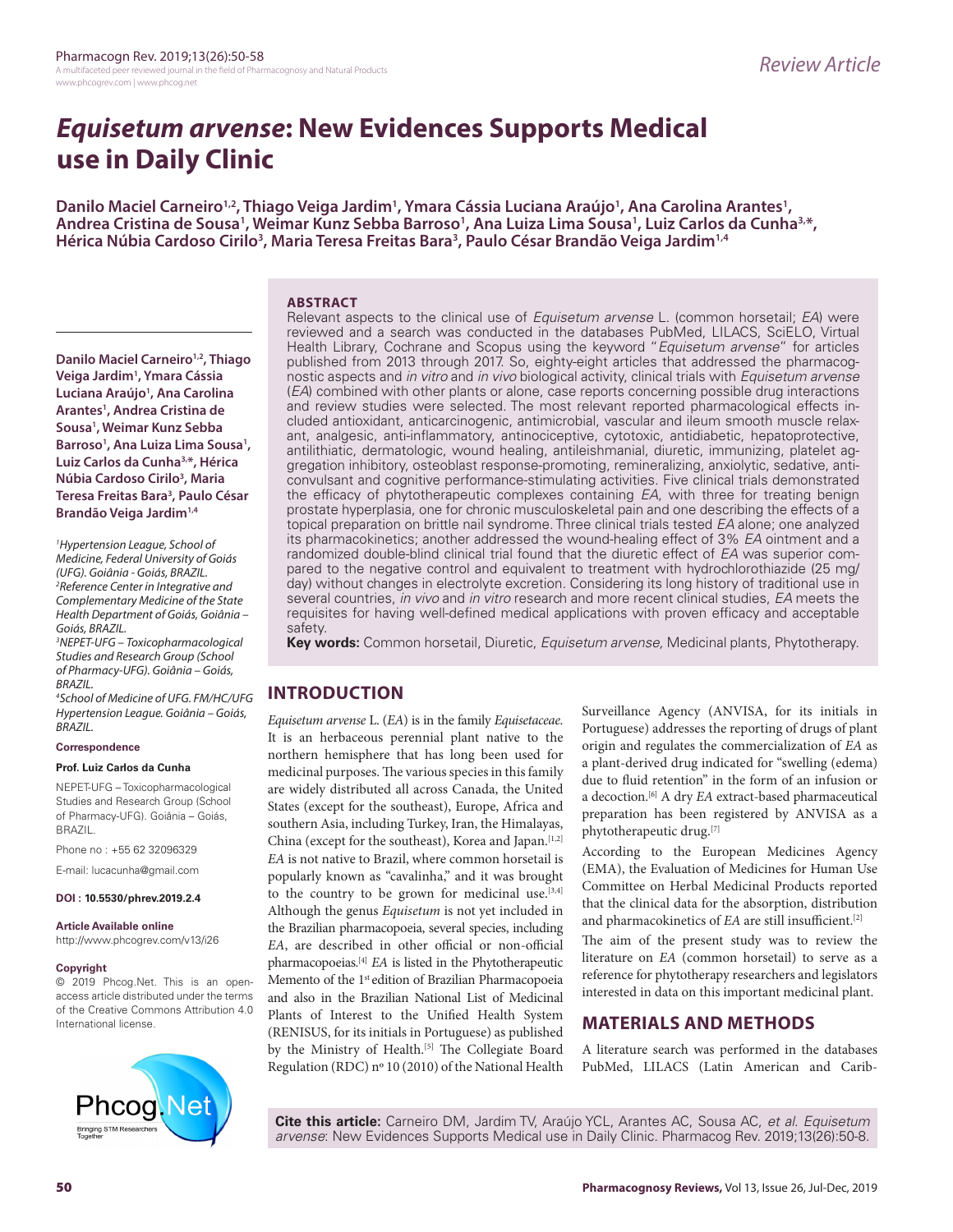bean Health Sciences Literature), SciELO (Scientific Electronic Library Online), Virtual Health Library (BVS, for its initials in Portuguese), Cochrane and Scopus for the period from July 2013 to August 2017 using the keywords "*Equisetum arvense,* phytotherapy, medicinal plants, common horsetail and diuretic". Articles published in Portuguese, English, French or Spanish that addressed pharmacognostic, pharmacological, pharmacokinetic or *in vivo* toxicological aspects or those that reported clinical trials with *EA* or its extracts as a plant-derived medicine as the primary subject or together with other species were considered. All the available articles were evaluated and the ones that analyzed issues related to the clinical use of *EA* were selected for review. Studies on agronomic aspects or those that were focused on the analysis of the chemical structure of substances isolated from *EA* were excluded.

# **RESULTS**

The literature search retrieved 181 articles. Eighty-six articles that analyzed several aspects of *EA* were included for systematic review, in addition to the ANVISA and EMA documents. The articles were categorized according to their primary topics as follows: pharmacognostic aspects (8), *in vitro* (36) and *in vivo* (28) biological activity, clinical trials of *EA* combined with other plants (6) or alone (3), case reports relative to possible drug interactions (1) and review studies (5) (Figure 1).

#### *Pharmacognostic aspects*

*Equisetum arvense* L. belongs to the family *Equisetaceae*, genus *Equisetum* L. and subgenus *Equisetum*. The genus *Equisetum,* which belongs to the phylum Sphenophyta, appeared at the end of the Paleozoic Era, approximately 300 million years ago. It appears that this is the single extant genus from class *Equisetopsida* and it is considered the oldest extant genus on Earth. It comprises more than 30 species, most of which are small plants that ordinarily do not reach one meter high. The fact that these plants are uniformly distributed across the world might be due to having appeared prior to the continental drift, as indicated by the dating of fossil records, which might explain their easy adaptation to the most disparate climates. They are considered the terrestrial plants with the highest silica content, which might account for their many medical applications.[4,8]



**Figure 1:** Flowchart representing the search of articles for review.

The name *Equisetum* derives from Latin (*equi* = horse and *setum* = tail) and may be explained by the botanical description of the plant. The leaf-free stems resemble asparaguses and when desiccated, they become hollow, rough and strong; their many fine branches with small, scale-like leaves resemble a horsetail (Figure 2).[9] The term "*arvense*" in turn comes from the overall tree-like appearance of the plant. *EA* is a perennial plant with a peculiar appearance that reaches up to 20 to 65 cm high. It is characterized by primary branched aerial stems with whorls.[10] The stems have two types, sporiferous (fertile) and sterile. Fertile stems are simple and have a reddish hue, loose brown sheaths and an oblong spike that disappears in the summer. The reproductive structure, which is known as a strobilus and is where spore production occurs, is located on the terminal end and the branches. Sterile stems are green, furrowed and hollow; the branches are thin and arranged in pairs. These simple, light green branches exhibit four angles and they are rough and articulate. The deep rhizome reaches down to 2 meters deep.[10,11]

The parts used for medicinal purposes are the shoots, which are primarily desiccated sterile stems.[2,12]

The sterile stems are composed of the cortex, parenchyma, stomata and silica granules. The parameters that characterize the plant-derived drug are its water content (15.45%), total ash (22%), acid insoluble ash (11%), water soluble ash  $(8\%)$  w/w and foaming index  $(100)$ .<sup>[12]</sup>

#### *Chemical components*

A broad review study reported the presence of alkaloids, carbohydrates, proteins, amino acids, phytosterols, saponins, sterols, ascorbic acid, silicic acid, phenol, tannin, flavonoids, triterpenoids and volatile oils, among many other biologically active components.[13] *EA* is quite rich in minerals and it stands out for its silicon (Si) content, especially in the



**Figure 2:** Illustration of the botanical characteristics of Equisetum arvense. **Source:** Tropicos.org<sup>[9]</sup>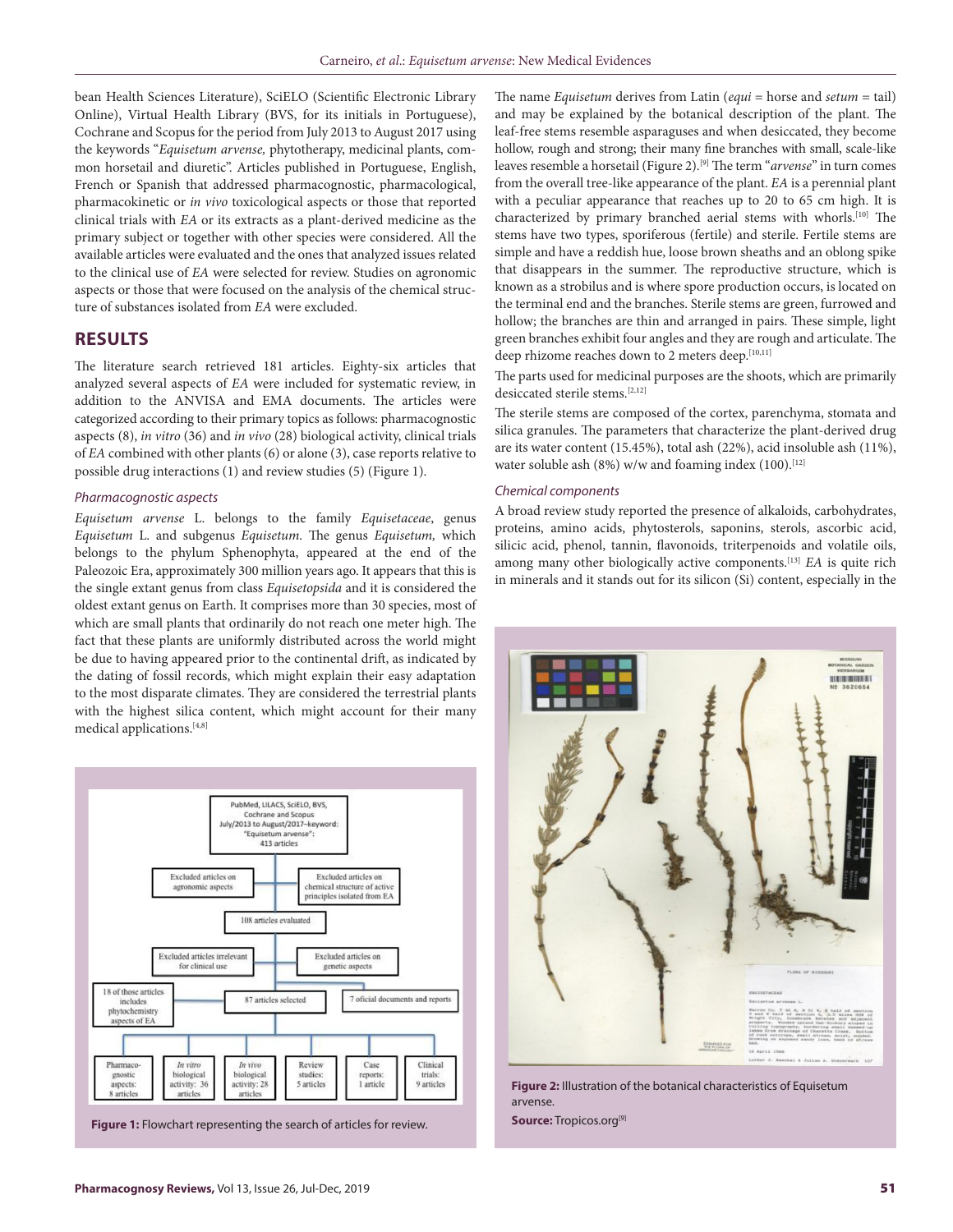form of  $SiO<sub>2</sub>(5%$  to 10%) and a small portion as water-soluble silicates.<sup>[2,14]</sup> Si is known to be beneficial for plants; its absorption by transporters has a protective effect against biotic and abiotic stresses. *EA* is a valuable model for studying the absorption and deposition of this important mineral.[15,16] Phenolic acids, such as di-E-caffeoyl-meso-tartaric acid (0.008%) and methyl esters of protocatechuic and caffeic acid were detected, in addition to silicic acids, silicates, polyenoic acids, dicarboxylic acids and styryl-pyrone.[12] Potassium, calcium and phosphorus ions were identified, as were sodium, magnesium, zinc, aluminum and manganese, albeit in lower proportions.[12] Flavonoids including luteolin, quercetin, apigenin, isorhamnetin and kaempferol<sup>[17]</sup> were found at percentages ranging from 0.2% to 0.09%; quercetin and kaempferol primarily appear as glucosides (quercetin 3-glucoside and its malonyl esters).<sup>[12]</sup> The steroid fraction is essentially composed of beta-sitosterol (60%), campesterol (32,9%), isofucosterol (5.9%) and cholesterol (traces).<sup>[18]</sup> Isoprenoid flavor precursors, i.e., 3-oxo-alpha-ionol (spicy odor) and (E,E)-pseudoionone (balsamic odor) as well as odorous benzenic derivatives, i.e., phenylethanal (hyacinth and lilac notes) and 2-phenylethanol (rose odor) contribute to the odor of *EA*(Fons, 2013 #30;Fons, 2013 #30).<sup>[19]</sup> Traces of alkaloids (nicotine, palustrine and palustrinine) were detected.[12,20]

A complex that was initially categorized as having a saponin nature (equisetonine) was later identified as a sugar and flavonoid mixture.[2] With regards to the dry weight of the *EA* extract, a study published in 2013 reported a total phenol content of 18.67%, 125 mg gallic acid/g, a total antioxidant capacity of 1608 µM TEAC/mg and 0.0049 mg silicic acid/mg.[21]

Considering the significant growth of the global market for phytotherapeutic products in recent years, their regulation is crucial from a public health viewpoint. *EA* is used in countless plant-based products, but it might be adulterated with the closely related species *E. palustre* L., which might contain toxic alkaloids. Because morphology-based identification is often difficult, if not impossible, molecular techniques might be useful for the certification of processed materials. A study analyzed two molecular identification techniques as methods for testing the purity of these products. One method is based on thin-layer chromatography (TLC), in accordance with European Pharmacopoeia and the other is based on DNA barcoding, which has been used in recent years to identify materials in plant-derived products. Although TLC is more cost- and time-effective, DNA barcoding is more powerful for determining the identity of adulterant species.[22] Regarding quality control, Gallo *et al*. applied two chromatography methods (HPTLC and HPLC) to fingerprint *EA* and related species. For *EA*, HPLC might be useful for identifying and evaluating the quality of plant materials derived from related species and to investigate the presence of individual components.[23] The specific markers for *EA* identified by TLC were rutin, chlorogenic acid, kaempferol and caffeic acid.[24] Brune *et al.* described the applicability of "inter-simple sequence repeats" (ISSR)-PCR for the differentiation of *Equisetum* species with a special focus on the detection of hybrids. According to these authors, the ISSR banding patterns were highly typical for each of the most common species in the *Equisetum* genus.[25] Table 1 shows de list of phytochemicals present in *E. arvense*.

#### *In vitro pharmacological activities*

References on the antioxidant, anticarcinogenic, antimicrobial, vascular and ileum smooth muscle relaxant, anticonvulsant, sedative, anxiolytic, dermatologic, immune, antinociceptive, anti-inflammatory, antidiabetic, antileishmanial, diuretic, platelet aggregation inhibitory and osteoblast response-promoting activities of *EA* are shown in Table 2.

#### **Table 1: List of phytochemicals present in** *E. arvense***\*.**

| Sn<br>No.      | <b>Groups</b>          | <b>Compounds</b>                                                                                                                                                                                                                                                                    |
|----------------|------------------------|-------------------------------------------------------------------------------------------------------------------------------------------------------------------------------------------------------------------------------------------------------------------------------------|
| 1              | Flavonoids             | Kaempferol-3-O-sophoroside-7-O-glucoside,<br>kaempferol-3-O-(6"-O malonylglucoside)-7-<br>O-glucoside, kaempferol-3-O-sophoroside,<br>quercetin-3-O-glucoside, apigenin, apigenin-5-<br>O-glucoside, luteolin, luteolin-5-O-glucoside,<br>genkwanin-5-O-glucoside and isoquercitrin |
| $\overline{2}$ | Triterpenoids          | Isobauerenol, taraxerol, germanicol, ursolic acid,<br>oleanolic acid and betulinic acid                                                                                                                                                                                             |
| 3              | Phenolic<br>Glycosides | Equisetumoside A, equisetumoside B,<br>equisetumoside C, onitin and onitin-9-O-<br>glucoside                                                                                                                                                                                        |
| $\overline{4}$ | Styrylpyrone           | Equisetumpyrone, 3'-deoxyequisetumpyrone<br>and 4'-O-methylequisetumpyrone                                                                                                                                                                                                          |
| 5              | Alkaloids              | Nicotine, palustrine and palustrinine                                                                                                                                                                                                                                               |
| 6              | Phytosterols           | Cholesterol, epicholestanol,<br>24-methylenecholesterol, isofucosterol,<br>campesterol and $\beta$ -Sitosterol                                                                                                                                                                      |
| 7              | Minerals               | Silicic acid, silicates, potassium, calcium,<br>aluminium, sulphur, magnesium and manganese                                                                                                                                                                                         |

\*Source: Badole and Kotwal, 2014.[43]

**Table 2: Summary of the** *in vitro* **pharmacological activities of** *EA.*

| <b>Activities</b>                 | <b>References</b>                                                                                                                                                                                                                                                                                                                                                                                                                                                                          |
|-----------------------------------|--------------------------------------------------------------------------------------------------------------------------------------------------------------------------------------------------------------------------------------------------------------------------------------------------------------------------------------------------------------------------------------------------------------------------------------------------------------------------------------------|
| Antioxidant                       | Myagmar and Aniya, 2000; <sup>[48]</sup> Nagai et al. 2005; <sup>[49]</sup><br>Štajner et al. 2006; <sup>[50]</sup> Milovanović et al. 2007; <sup>[51]</sup><br>Mimica-Dukic et al. 2008; <sup>[52]</sup> Da Silva and Do Carmo,<br>2009; <sup>[53]</sup> Štajner et al. 2009; <sup>[54]</sup> Četojević-Simin et al.<br>2010;[55] Huh and Han, 2015 <sup>[56]</sup>                                                                                                                       |
| Antimicrobial                     | Husson et al. 1986; <sup>[57]</sup> Suganda et al. 1983; <sup>[58]</sup> Guerin<br>and Reveillere, 1984; <sup>[59]</sup> Heisey and Gorham, 1992; <sup>[60]</sup><br>Radulović et al. 2006; <sup>[61]</sup> Milovanović et al. 2007; <sup>[51]</sup><br>Brune et al. 2008; <sup>[25]</sup> Geetha et al. 2011; <sup>[62]</sup> Pereira et al.<br>2012; <sup>[63]</sup> Wojnicz et al. 2012; <sup>[64]</sup> De Oliveira et al. 2013; <sup>[65]</sup><br>Garcia et al. 2013 <sup>[66]</sup> |
| Anti-platelet<br>aggregation      | Mekhfi et al. 2004; <sup>[67]</sup> Goun et al. 2002 <sup>[68]</sup>                                                                                                                                                                                                                                                                                                                                                                                                                       |
| Cytotoxic and<br>anticarcinogenic | Yoshinobu, 1992; <sup>[69]</sup> Goun et al. 2002; <sup>[68]</sup> Alexandru et al.<br>2007; <sup>[70]</sup> Četojević-Simin et al. 2010; <sup>[55]</sup> Al Mohammed<br>et al. 2017 <sup>[71]</sup>                                                                                                                                                                                                                                                                                       |
| Vasorelaxant                      | Sakurai et al. 2003 <sup>[72]</sup>                                                                                                                                                                                                                                                                                                                                                                                                                                                        |
| Hepatoprotective                  | Oh et al. 2004 <sup>[73]</sup>                                                                                                                                                                                                                                                                                                                                                                                                                                                             |
| Remineralization                  | Ferraz et al. 2008; <sup>[74]</sup> Raczuk et al. 2008; <sup>[75]</sup> Bye et al.<br>2010; <sup>[76]</sup> Law and Exley, 2011; <sup>[77]</sup> Pereira et al. 2012 <sup>[63]</sup>                                                                                                                                                                                                                                                                                                       |
| Anti-inflammatory                 | Gründemann et al. 2014; <sup>[30]</sup> Saeed et al. 2014 <sup>[78]</sup>                                                                                                                                                                                                                                                                                                                                                                                                                  |
| Antileishmanial                   | Saeed <i>et al.</i> 2014 <sup>[78]</sup>                                                                                                                                                                                                                                                                                                                                                                                                                                                   |

#### *In vivo pharmacological activities*

Literature evidences on anxiolytic, antidiabetic, analgesic and antiinflammatory, benign prostate hyperplasia, wound healing, remineralizing, antilithiatic, bladder myorelaxant and diuretic *in vivo* activities of *E*A are summarized in Table 3.

#### *Review studies*

References and scopes of review studies on *EA* found in the literature are shown in Table 4.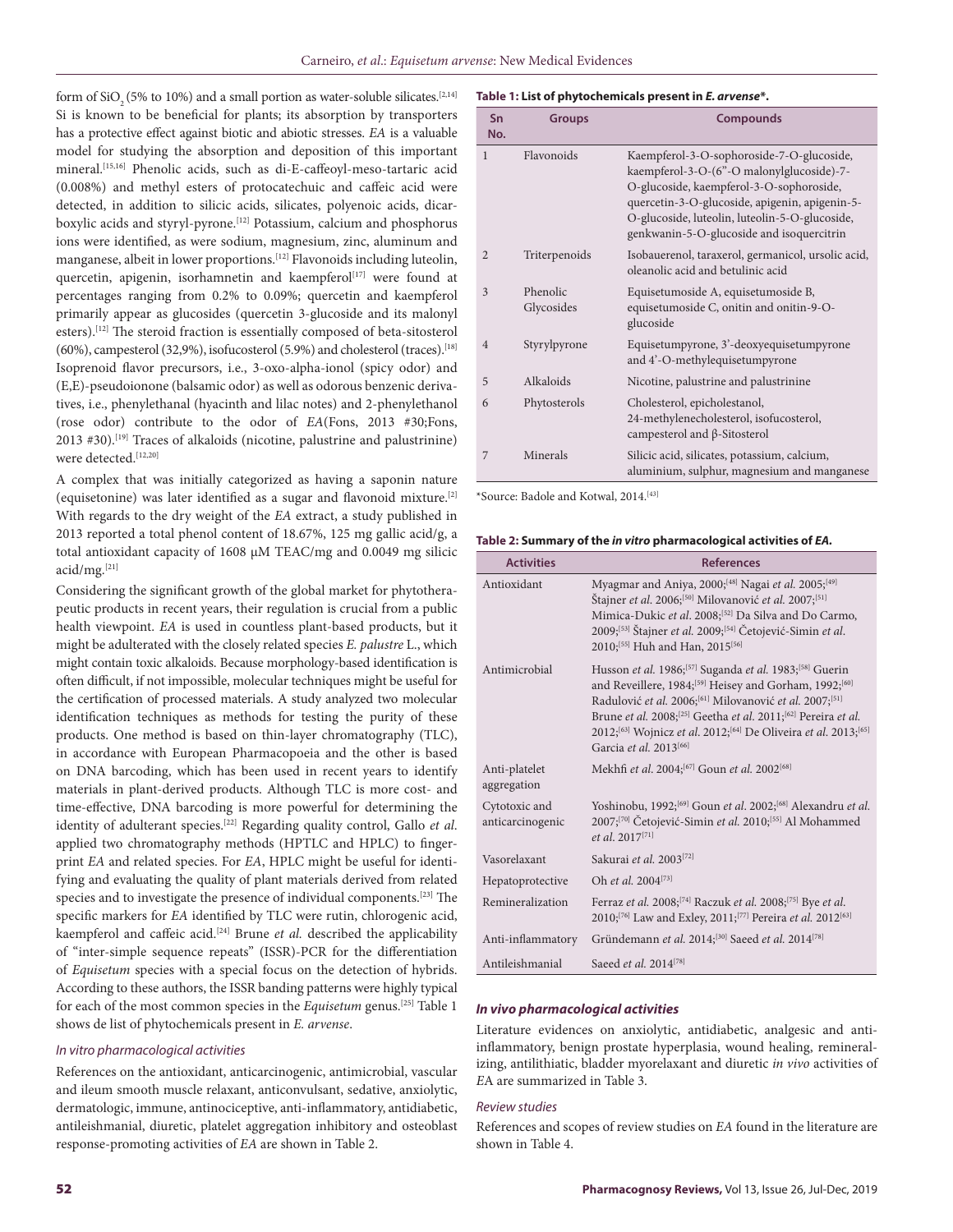#### **Table 3:** *In vivo* **activities of** *EA.*

| <b>Activities</b>                   | <b>References</b>                                                                                                                                           |
|-------------------------------------|-------------------------------------------------------------------------------------------------------------------------------------------------------------|
| Anxiolytic                          | Dos Santos Junior et al. 2005; <sup>[42]</sup> Rezaie et al. 2011; <sup>[20]</sup><br>Singh et al. 2011; <sup>[79]</sup> Sarris et al. 2013 <sup>[80]</sup> |
| Antidiabetic                        | Safiyeh et al. 2007; <sup>[81]</sup> Soleimani et al. 2007 <sup>[82]</sup>                                                                                  |
| Analgesic and anti-<br>inflammatory | Monte <i>et al.</i> 2004; <sup>[83]</sup> Sandhu <i>et al.</i> 2010 <sup>[12]</sup>                                                                         |
| Benign prostate<br>hyperplasia      | Oka et al. 2007; <sup>[34]</sup> Tamaki et al. 2008 <sup>[36]</sup>                                                                                         |
| Wound healing                       | Ozay et al. 2010; <sup>[84]</sup> Hayat et al. 2011; <sup>[85]</sup> Ozay et al.<br>$2013^{[86]}$                                                           |
| Remineralizing                      | Kotwal and Badole, 2016 <sup>[29]</sup>                                                                                                                     |
| Antilithiatic                       | Grases et al. 1994; <sup>[87]</sup> Crescenti et al. 2015 <sup>[88]</sup>                                                                                   |
| Bladder myorelaxant                 | Zhang et al. 2015[89]                                                                                                                                       |
| Diuretic                            | Rebuelta et al. 1978; <sup>[90]</sup> Franck Bakke and Hillestad,<br>$1980^{[91]}$                                                                          |

#### **Table 4: Summary of the review studies activities of** *EA.*

| <b>Scope of review</b>                                                                 | <b>References</b>                       |
|----------------------------------------------------------------------------------------|-----------------------------------------|
| Systematic review on EA                                                                | Mello and Budel, 2013 <sup>[4]</sup>    |
| Pharmacological aspects of EA                                                          | Al-Snafi, 2017 <sup>[13]</sup>          |
| Ethanopharmacological and Phytochemical<br>review on EA with reference to osteoporosis | Badole and Kotwal, 2014 <sup>[43]</sup> |
| Pharmacology and phytochemistry of EA                                                  | Sandhu et al. 2010 <sup>[12]</sup>      |

#### *Case Report*

A recent study described a possible interaction between *EA* and antiretroviral therapy in two HIV-positive patients. This interaction might have triggered a virological breakthrough in the patients, who maintained the same regimen for many years that included lamivudine, zidovudine, efavirenz, emtricitabine and tenofovir. Given the scarce data on the pharmacological properties of *EA* regarding potential drug-herb interactions, the authors concluded that these interactions might occur when these agents are taken simultaneously and thus advise clinicians to avoid this combination until further data become available.<sup>[26]</sup>

### *Summary for medical use in daily clinic*

#### *Dosage form*

According to the Phytotherapeutic Memento in the 1<sup>st</sup> edition of Brazilian Pharmacopoeia, the primary pharmaceutical preparations are as follows:[27]

- Tincture: (1:4-5) in 31.5% hydroethanolic solution (w/w)
- Tincture: (1:4-5) in 96% hydroethanolic solution (v/v)
- Capsules and tablets containing dry extract (4-7:1) via aqueous extraction
- Capsules and tablets containing dry extract (7.5-10.5:1) via extraction with 70% hydroethanolic solution  $(v/v)^{[1]}$
- Medicinal tea (infusion)

#### *Dose*

Single doses by oral route are used by adults as follows:[27,28]

- a) Infusion of leaves or shoots: 2-3 g in 250 mL of boiling water (teacup)
- b) Coarsely fragmented plant matter: 570 mg
- c) Tincture (1:4-5) in 31.5% hydroethanolic solution (w/w): 20 drops
- d) Tincture (1:5) in 96% hydroethanolic solution (v/v): 30 to 40 drops
- e) Dry extract (4-7:1) via aqueous extraction: 185 mg
- f) Dry extract (7.5-10.5:1) via extraction with 70% hydroethanolic solution  $(v/v): 200-225$  mg.<sup>[2]</sup>

The average dose is three *single doses* per day; the maximum daily dose is four *single doses*. [2]

#### *Uses based on folk medicine*

For generations, *EA* has been used in folk medicine for the treatment of several conditions, including tuberculosis, kidney and bladder infections; as a hemostatic for profuse menstruation, nose, lung and gastric bleeding; rheumatic conditions; gout; wounds and ulcers; swelling, bone fractures and burns; brittle nails; and hair loss.[1] *EA* is traditionally indicated primarily as a mild diuretic, for swelling, inflammation and remineralization.[2,29] There is a long tradition of *EA* use in Europe for treating inflammatory problems.<sup>[30]</sup>

#### *Uses based on traditional medicine*

In Ayurveda, *EA* is traditionally used for treating prostate inflammation and hypertrophy, urinary incontinence and nocturnal enuresis in children.<sup>[31]</sup> Nicholas Culpepper, a 19<sup>th</sup> century English botanist, used *EA* juice or decoctions to make bleeding stop as well as for treating skin ulcers, wounds and inflammation, kidney stones and cystitis.<sup>[14]</sup>

#### *Uses based on preclinical studies*

In many countries, the corresponding legislation is based on the long history of use in traditional medicine, ethnopharmacological studies, phytochemistry research and pharmacological studies.<sup>[14]</sup>

A report published by the EMA Committee on Herbal Medicinal Products (CHMP)[2] lends support to the use of *EA* by oral route to promote the kidney excretory function, the treatment of post-traumatic and stasis edema, irrigation therapy in bacterial and low urinary tract inflammatory diseases and kidney and bladder stones. The dose recommended by EMA is 220 to 225 mg of dry extract 3 or 4 times per day.[2] The maximum daily dose used in clinical studies was 900 mg of dry extract.<sup>[32]</sup>

German Commission E approved the use of *EA* as an herbal medicine (in the form of powder or tea) at an average daily dose of 3 to 6 g or the equivalent amount of other preparations in 2 or 3 daily intakes for treating post-traumatic or stasis swelling and as a diuretic in cases of bacterial and inflammatory lower urinary tract diseases with the presence of urinary sediment. *EA* was also approved for topical use as a decoction (50 g/L) in compresses or baths or as a liquid extract at a dose of 50 drops diluted in water as an adjuvant for treating hard-to-heal wounds.<sup>[2,14,33]</sup>

In Brazil, ANVISA's RDC no. 10 recommends using *EA* in the form of an infusion or a decoction at 3 g/150 mL of water, 2 to 4 times per day to treat edema (swelling) due to fluid retention.<sup>[6]</sup>

#### *Uses based on clinical studies*

Three studies evaluated the usefulness of Eviprostat', a commercial preparation containing *Chimaphila umbellata*, *Populus tremula*, *Pulsatilla pratensis and EA* extracts and wheat germ oil for treating Benign Prostate Hyperplasia (BPH). The effects of each individual component on the Reactive Oxygen Species (ROS), namely superoxide anion  $(O<sup>2</sup>)$  and hydroxyl radical (OH\*), were assessed. The results suggest that ROS suppression might partially contribute to the anti-inflammatory action of Eviprostat', which might be involved in its therapeutic effect in BPH. [34] The clinical efficacy of Eviprostat<sup>\*</sup> was assessed in two studies. One was an open-label multicenter clinical trial in which 100 patients with BPH took 2 tablets of Eviprostat® 3 times per day over 12 weeks. The primary parameters for efficacy were the International Prostate Symptom Score (IPSS), maximum urinary flow rate  $(Q_{\text{max}})$ , Residual Urine (Ru) and prostate Volume (V). All the parameters exhibited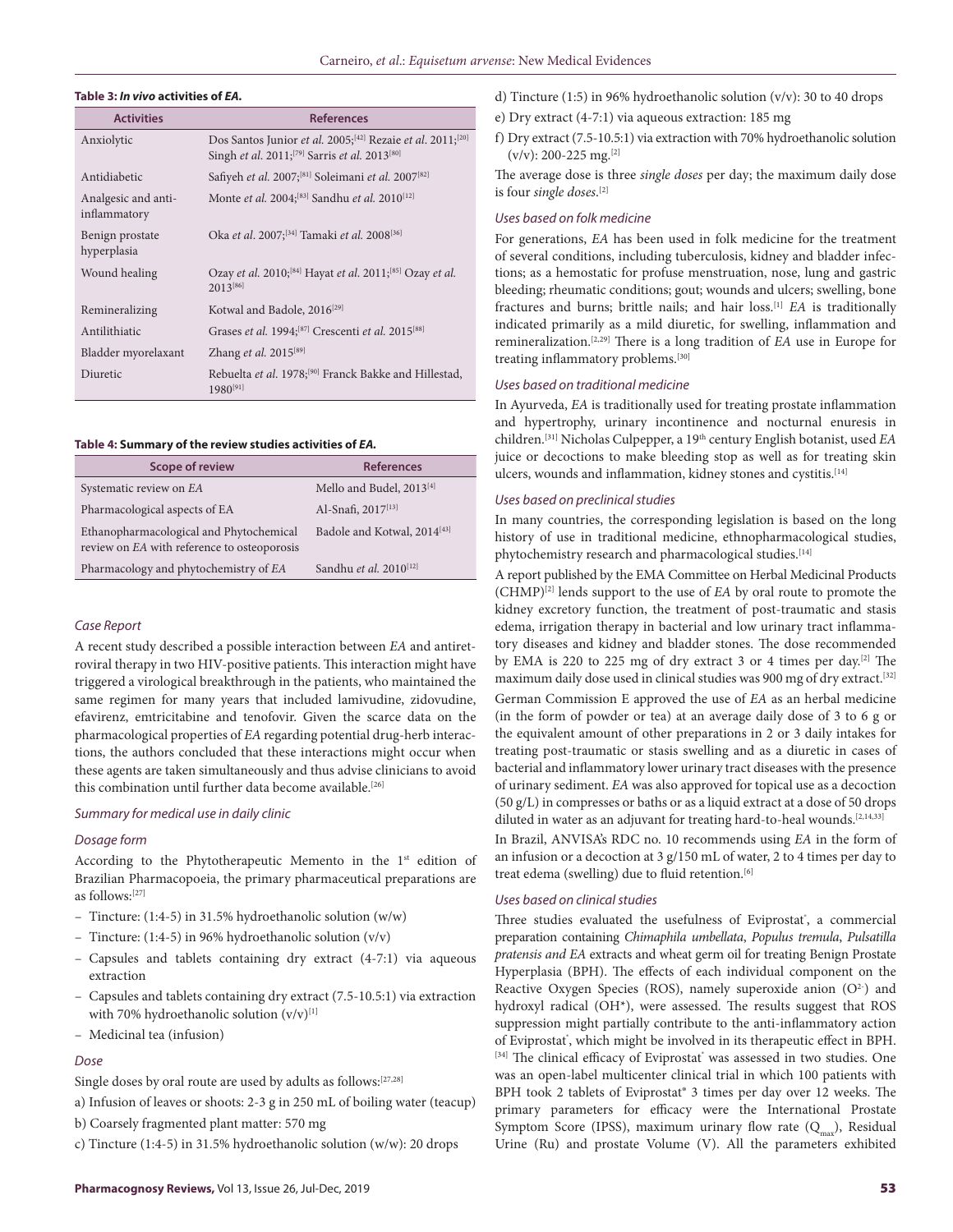significant improvement. The rate of clinical adverse events was 1%.<sup>[35]</sup> The other study compared the usefulness of Eviprostat' and EVI-F, a new formulation of Eviprostat' containing two times more active ingredients. Patients with BPH were randomly allocated to the Eviprostat' group (6 tablets/day) or the EVI-F group (3 tablets/day). The clinical efficacy of these two drugs was evaluated by means of the IPSS and the Quality of Life (QOL) score and their safety was evaluated based on the incidence of side effects. Based on guidelines for clinical studies on dysuria, the changes in the total IPSS and the QOL score were comparable to the previously reported data for classical BPH treatment agents and these parameters showed gradual improvements over the course of the treatment period. Both treatments were well tolerated. The clinical usefulness of monotherapy with EVI-F or Eviprostat' was reasonably demonstrated in this study. Furthermore, both treatments reduced nocturia, which has an impact on the QOL of patients with BPH.[36]

A clinical trial assessed the efficacy of *EA, Urtica dioica, Boswellia serrata, Allium sativum* and *Apium graveolens* for treating chronic musculoskeletal pain. Combined with Vitamin B1, a mixture of the five plants promoted a significant reduction in the score on the pain scale and significantly improved the functional mobility of body sites affected by chronic joint, back and muscle pain. No adverse effect was reported.<sup>[37]</sup>

The efficacy of topical *EA* ointment application was tested for wound healing and the reduction of inflammation and pain relief after episiotomies in nulliparous mothers. A double-blind clinical trial analyzed 54 women in the *EA* group and 54 women in the placebo group. Five and 10 days after childbirth, the primary outcomes (wound healing and pain intensity) were assessed based on the Redness, Edema, Ecchymosis, Discharge and Approximation of the edges (REEDA) scale and a Visual Analog Scale (VAS). In addition, the number of painkillers used and adverse events experienced during the 10-day period of the study were analyzed. The mean scores were significantly lower in the treated group compared to the controls at both evaluation times. The difference in the pain score was significantly lower in the treated group and the mean number of acetaminophen tablets used over the 10-day period was higher for the control group. The 3% *EA* ointment promoted wound healing and relieved pain during the 10-day period after the episiotomy.<sup>[22]</sup>

To assess the topical effect of *EA* on brittle nails, a clinical, blind, crossover and controlled study randomly allocated 38 female patients to two groups. The groups alternately received treatment with a cosmetic nail polish that contained *EA*, methyl sulfonyl methane and Hydroxypropyl Chitosan (HPCH) that was indicated for treating brittle nail syndrome. The tested preparation was more effective at controlling the signs of the syndrome compared to not using it.<sup>[38]</sup>

The effect of a water-soluble nail polish containing *EA* on nail psoriasis was tested. A randomized, double-blind, placebo-controlled, parallelgroup trial was performed to evaluate the efficacy and tolerability of a nail polish containing HPCH, *EA* and methyl sulfonyl methane on nail psoriasis. The test product or a placebo was applied once daily for 24 weeks. The clinical cure rate showed the statistically significant superiority of the tested nail polish compared to the placebo (Fisher's exact test, *P*=0.0445). This superiority was already present after 16 weeks of treatment. In addition, an analysis of the Nail Psoriasis Severity Index showed statistically significant clinical improvement after 12 weeks of treatment in comparison to the results obtained after 8 weeks.[39]

The efficacy of Urox', a proprietary combination of phytomedicine extracts including, *Crataeva nurvala* stem bark, *Equisetem arvense* stem and *Lindera aggregata* root, in reducing a variety of bladder symptoms, compared to an identical placebo, was documented in a randomised, double-blind, placebo-controlled trial. Data were collected at baseline, 2, 4 and 8 weeks, with the primary outcome being self-reported urinary frequency. One hundred and fifty participants (59% female, aged) took

part in the study. At week 8, urinary day frequency was significantly lower in response to treatment compared to placebo. Similarly, episodes of nocturia were significantly fewer after 8 weeks of treatment versus placebo. Symptoms of urgency and total incontinence were also lower (all  $p<0.01$ ) in the treatment group. Significant improvements in quality of life were reported after treatment in comparison to placebo. No significant side effects were observed resulting in withdrawal from treatment.[40]

In filling a considerable gap in the clinical studies on the diuretic effect of *EA*, a double-blind, randomized clinical trial randomly distributed 36 healthy male volunteers into 6 groups (*n*=6) that underwent a threestep intervention. *EA* dry extract (900 mg/day), placebo (900 mg/day) or hydrochlorothiazide (25mg/day) were alternately administered for 4 consecutive days and separated by a 10-day washout period. The diuretic effect was assessed based on the 24-h water balance and serum electrolytes. Each volunteer served as his own control and the results were compared between the 3 groups. *EA* exhibited a diuretic effect that was stronger than that of the negative control and was equivalent to that of hydrochlorothiazide (25 mg) without causing significant changes in the excretion of electrolytes. There was no significant increase in the urinary elimination of the catabolites. Rare minor adverse events were reported. All the laboratory parameters remained within the corresponding normal range. The clinical, electrocardiographic and laboratory data did not change before and after the experiment, which suggests that the drug is safe for acute use. Further research is needed to better clarify the mechanism of the diuretic action and the other possible pharmacological actions of this phytomedicine.[32]

#### *Toxicity, contraindications, adverse effects and interactions*

In assessment of acute hepatotoxicity in rats, no anatomical pathology changes were found in the liver tissue or in the liver enzymes.[3]

No toxic effect was detected with respect to clinical, hematological, urinary or serum biochemical parameters, body weight or internal organ weight when 0.03% to 3% *EA* hydroalcoholic extract was added to the food given to male and female rats for 13 days.[41]

A hydroalcoholic *EA* extract in doses of 2 and 5 g/Kg (IP) was associated with 12% and 37.5% mortality in rats, respectively. As the  $LD_{50}$  was  $>$  5 g/Kg, the extract was rated practically non-toxic.<sup>[42]</sup>

*EA* is contraindicated during pregnancy and breastfeeding as well as for children under 12 years old due to a lack of specific studies<sup>[2]</sup> and the presence of nicotine.<sup>[43]</sup>

Individuals with kidney or heart failure should avoid *EA* because its diuretic effect might cause potassium loss, which might particularly affect patients with heart failure who were treated with digitalis medicines or other drugs that reduce serum potassium.<sup>[6]</sup>

According to considerations based on pharmacological inferences, *EA* might cause a Vitamin B1 (thiamine) deficiency due to the presence of the enzyme thiaminase.<sup>[44]</sup>

Luengo does not recommend *EA* for patients with active gastroduodenal ulcers because the presence of tannins and silicic salts and acids might irritate the gastric mucosa.[45]

Rare cases of allergies might develop among patients sensitive to *EA*'s chemical components. Prolonged use and abuse might cause exudative edema, dysphagia, headache, tenesmus and loss of appetite and when high doses are used, gastric and urinary irritation may occur due to the presence of nicotine.<sup>[6]</sup>

Pharmacological interactions with lithium and digitalis medicines have been described.[14] Since a possible interaction between *EA* and antiretroviral therapy might have triggered a virological breakthrough in two patients and given the scarce data on the pharmacological properties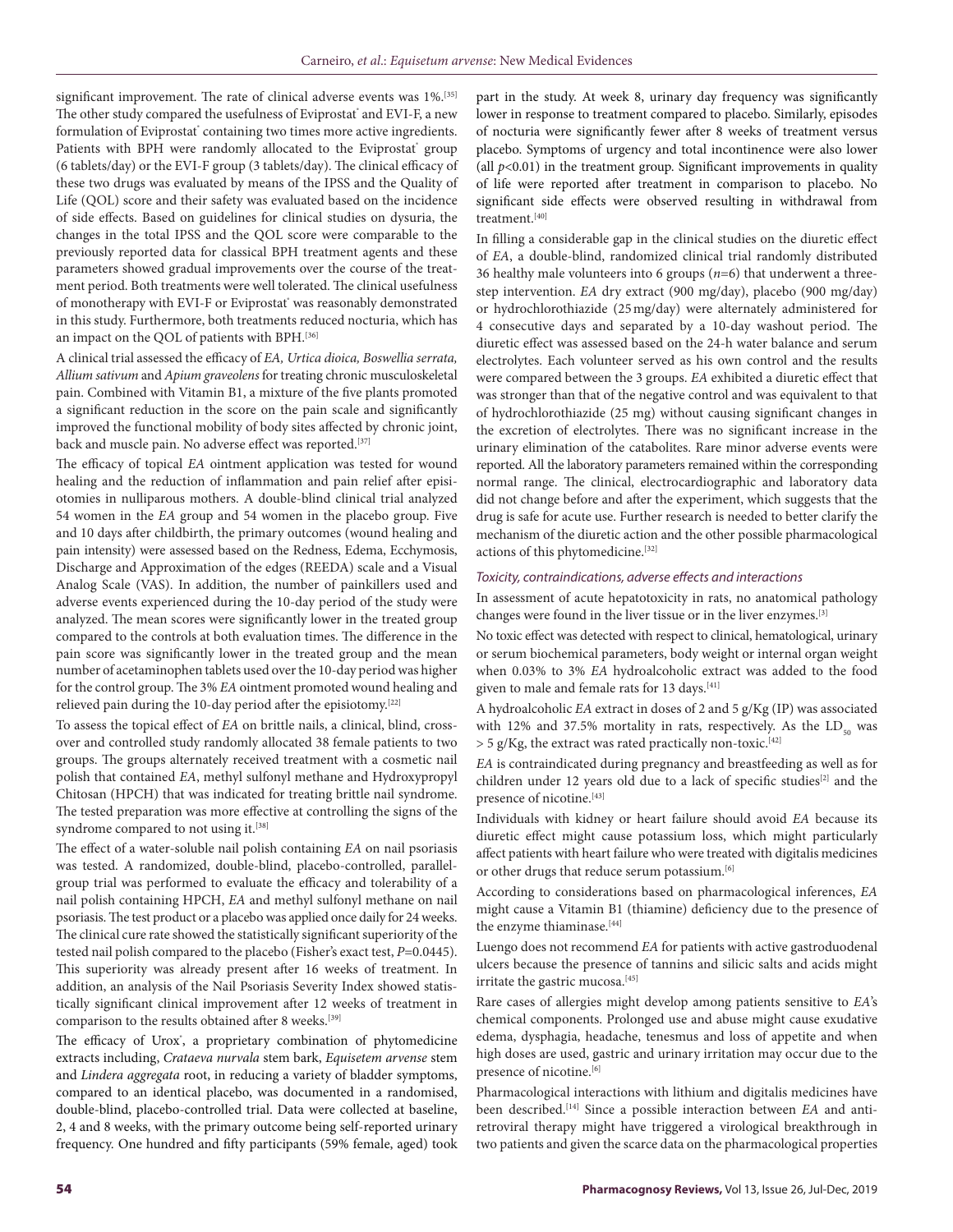of *EA* regarding potential drug-herb interactions, clinicians should avoid this combination until further data become available.<sup>[26]</sup>

Although nicotine in high doses might cause tolerance and dependence, it might aid in smoking cessation in low doses.<sup>[46]</sup>

#### *Precautions during the use of Equisetum arvense*

Individuals taking *EA* are recommended to take Vitamin B complex supplements. Chronic alcoholics should avoid *EA* due to a propensity for Vitamin B1 deficiency. The concomitant use of nicotine-containing substances, diuretics or lithium medicines should be avoided. Supervision by a healthcare specialist is recommended while taking *EA*. [43]

#### *Absorption, distribution, metabolism, elimination*

A clinical study on *EA* alone analyzed the excretion of urinary metabolites of flavonoids and hydroxycinnamic acids, which are polyphenolic compounds present in our daily diet in the form of tea and vegetables as well as in herbal remedies used in phytomedicines. *In vivo* data on absorption, bioavailability and metabolism after the oral intake of these compounds are scarce and contradictory. To examine their metabolism and renal excretion, a standardized *EA* extract was administered to 11 volunteers following a flavonoid-free diet for 8 days. Twenty-four-h urine samples were collected and analyzed by HPLC-diode array detection (DAD). The putative quercetin metabolites (3,4-dihydroxyphenylacetic acid or 3,4-dihydroxytoluene) were not detected in any of the urine samples. The endogenous amount of homovanillic acid, which is generally regarded as one of the primary quercetin metabolites, did not increase significantly. However, hippuric acid (the glycine conjugate of benzoic acid) increased twofold after drug intake. Thus, the degradation to benzoic acid derivatives rather than phenylacetic acid derivatives seems to be a predominant metabolic route.<sup>[47]</sup>

# **DISCUSSION AND CONCLUSION**

*EA* is a medicinal plant that has been used for millennia in the traditional medicine of India, China and Greece and in the folk medicine of many countries. The traditional knowledge about *EA* and scientific studies conducted since the beginning of the 20<sup>th</sup> century led to its approval as a medicine in several countries, including Brazil.

In this systematic review, unlikely other review studies, we have compiled all the clinical studies that include *EA* alone or in associations, with the aim of supporting its safe clinical use in various situations at daily medical clinic. In addition, we showed its main pharmacological actions and indicate the safe doses, along with the care that should be taken regarding toxicity issues, adverse effects and medicinal interactions. Three studies showed the usefulness of a preparation containing *Chimaphila umbellata*, *Populus tremula*, *Pulsatilla pratensis* and *EA* extracts and wheat germ oil for treating benign prostate hyperplasia.[34-36] The results suggest that ROS suppression might partially contribute to the anti-inflammatory action. The flavonoid isoquercitrin (quercetin-3-*O*-glucoside) present in the extracts of *EA* may interfere with the polyfunctionality of immunocompetent cells, thereby providing an anti-inflammatory mode-ofaction.[30]

A clinical trial demonstrated the efficacy of *EA, Urtica dioica, Boswellia serrata, Allium sativum* and *Apium graveolens* for treating chronic musculoskeletal pain, combined with Vitamin B1. The authors claims that *EA* contains β-sitosterol, campesterol and isofucosterol, which provide anti-inflammatory steroidal effects and, thus, may explain the success of the therapeutic effect.<sup>[37]</sup>

The efficacy a combination of phytomedicine extracts including *Crataeva nurvala*, *EA* and *Lindera aggregata* in reducing a variety of bladder symptoms, was documented in a randomised, double-blind, placebo-controlled trial. Symptoms of nocturia, urgency and total

incontinence were lower in the treatment group. *EA* is a genito-urinary astringent for urinary incontinence and enuresis in children. Its silica content likely contributes to this effect, besides its anti-inflammatory, anti-bacterial and anti-lithogenic effects.<sup>[40]</sup>

In a randomized, double-blind clinical trial, the diuretic effect of *EA* was superior compared to that of the negative control and equivalent to that of hydrochlorothiazide (25 mg), without significant changes in electrolyte excretion, signs of toxicity or significant adverse effects, suggesting that *EA* is an effective diuretic and safe for acute use.<sup>[32]</sup> The flavonoids and the high potassium content may contribute to this effects.[2]

A topical *EA* 3% ointment application promoted wound healing and relieved pain during the 10-day period after the episiotomy.[22] The authors of the studies discussed that the positive effects on wound contraction may have resulted from silicea, silicic acid, silicon and saponin content in the extracts. The results support the traditional topical use of the water decoct in wound healing.<sup>[2]</sup>

The topical effect of *EA* on brittle nails was more effective at controlling the signs of the syndrome compared to not using it.<sup>[38]</sup> In another clinical trial, the effect of a water-soluble nail polish containing *EA* on nail psoriasis showed superiority, when compared to the placebo.[39] *EA* is a source of organic silicon and since nails contain 16 mg of silicon dioxide per 100 g, it seems to contribute to their strength and hardness while maintaining stability among keratin fibrils. [38]

Recent clinical evidences and the testing of preparations and products containing *EA* for therapeutic purposes at a large scale are paving the way for new research (including phase IV and drug surveillance studies).

The scientific studies that support the validation of *EA* by EMA, Commission E and the Brazilian Ministry of Health are based on its traditional use, preclinical pharmacological studies and more recently, on clinical studies. The applied criteria also serve to assess the toxicity and safety of the use of this plant; however, they do not rule out the possibility of still unknown toxicity-related factors. For this reason, *EA* should not be used by children under 12 years old or by pregnant or breastfeeding women. Aqueous preparations should be avoided by patients with health problems that demand fluid restriction (heart or kidney failure).

The final report of the EMA/CHMP concludes that the toxicology data on *EA* are still insufficient and thus the committee-maintained *EA*'s classification as a traditional medicinal product in Europe. However, considerable advances in research indicate that the status of *EA* as a phytotherapeutic agent is becoming more likely.

Due to its age-long and almost cosmopolite use and the available studies in addition to its use as a traditional and folk medicinal agent, *EA* is emerging as a phytotherapeutic drug that is potentially useful in several medical fields. For this reason, new studies on its pharmacokinetics, pharmacodynamics and toxicology are needed, as is evidence on its therapeutic effects, with special emphasis on its potential as an effective and safe diuretic.

One might thus conclude that as a function of its long history of traditional use in several countries, *in vivo* and *in vitro* research and more recent clinical studies, *EA* meets the requisites for well-defined medical application with proven efficacy and acceptable safety. However, largescale clinical trials are needed to confirm this hypothesis.

# **ACKNOWLEDGEMENT**

The authors are grateful for financial support provided by Fundação de Amparo à Pesquisa do Estado de Goiás (FAPEG), a public foundation to support research in the state of Goias, Brazil.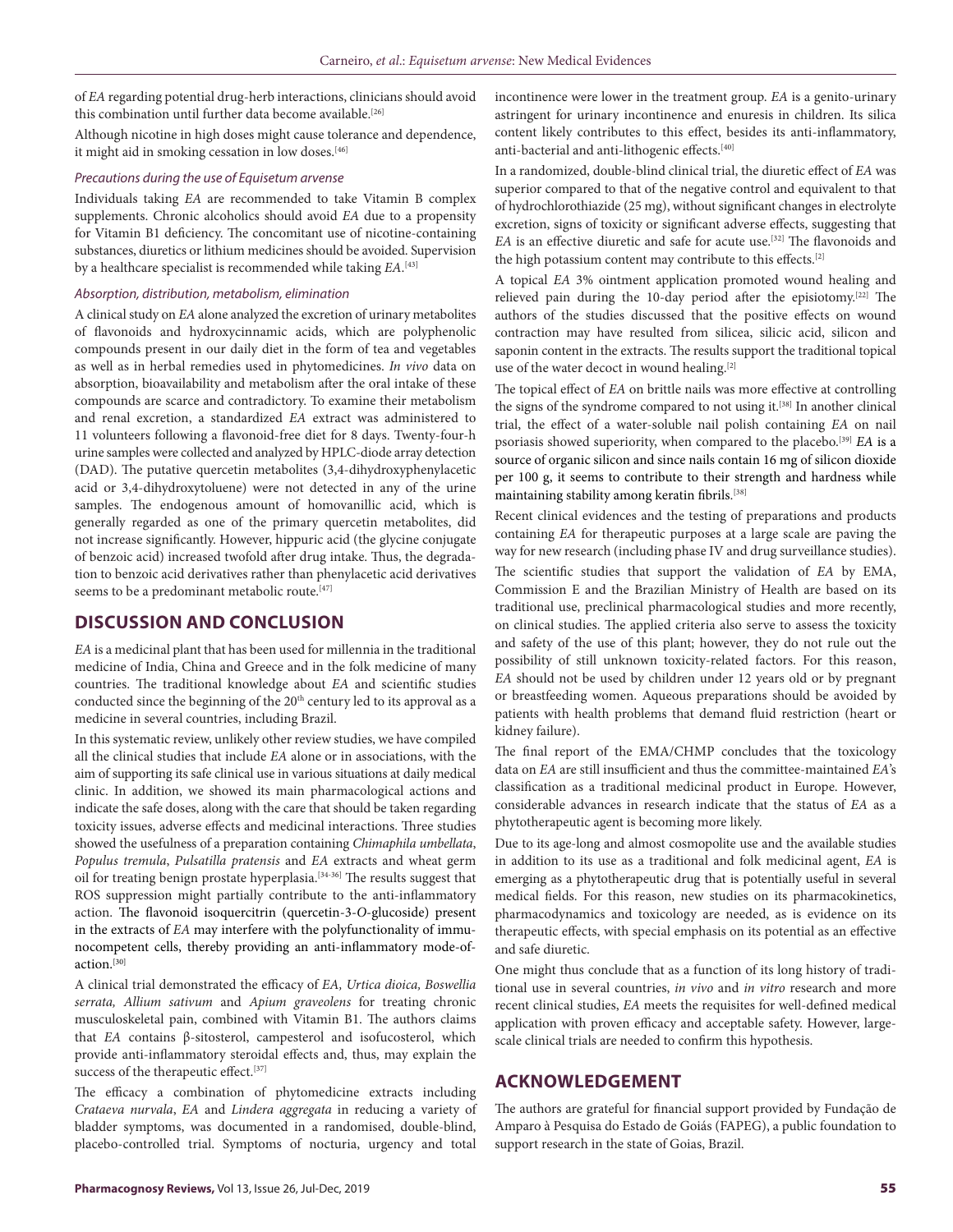## **CONFLICT OF INTEREST**

Due to the strictly academic nature of this publicly funded scientific review, the authors declare no conflicts of interest.

# **ABBREVIATIONS**

**ANVISA:** National Health Surveillance Agency of Brasil; **BPH:** Benign Prostate Hyperplasia; **BVS:** Virtual Health Library, Brasil; **CHMP:** Committee on Herbal Medicinal Products; **EA:** *Equisetum arvense*; **EMA:**  European Medicines Agency; **FAPEG:** Fundação de Amparo à Pesquisa do Estado de Goiás; **HPCH:** Hydroxypropyl chitosan; **HPLC:** High performance liquid chromatography; **HPLC-DAD:** HPLC coupreld winth diode array detector; **HPTLC:** High performance thin-layer chromatography; **IP:** Intraperitoneal administration route; **IPSS:** International Prostate Symptom Score; **ISSR-PCR:** Inter-simple sequence repeats; **LD**<sub>co</sub>: Lethal median dose; **LILACS:** Latin American and Caribbean Health Sciences Literature; Q<sub>max</sub>: Maximum urinary flow rate; QOL: Quality of life; **RDC:** Collegiate Board Regulation of Brasil of the National Health Surveillance Agency; **REEDA:** Redness, Edema, Ecchymosis, Discharge and Approximation of the Edges Scale; **RENISUS:** Brazilian National List of Medicinal Plants of Interest to the Unified Health System; **ROS:** Reactive Oxygen Species; **Ru:** Residual Urine; **SciELO:** Scientific Electronic Library Online; **TEAC:** Total antioxidant capacity; **TLC:** Thinlayer chromatography; **V:** Prostate volume; **VAS:** Visual Analog Scale.

### **REFERENCES**

- 1. Asgarpanah J, Roohi E. Phytochemistry and pharmacological properties of *Equisetum arvense* L. J Med Plant Res. 2012;6(21):3689-93.
- 2. European Medicines Agency. Assessment report on *Equisetum arvense* L. herb. [updated 2016 Feb 2; cited 2019 Jan 10]. 2016;1-36. Available from: https:// www.ema.europa.eu/en/documents/herbal-report/final-assessment-reportequisetum-arvense-l-herba\_en.pdf
- 3. Baracho NC, Vicente BB, Arruda GD, Sanches BC, Brito J. Study of acute hepatotoxicity of *Equisetum arvense* L. in rats. Acta Cir Bras. 2009;24(6):449-53.
- 4. Mello M, Budel JM. *Equisetum* L.*(Equisetaceae*): uma revisão. Cad Esc de Sau. 2013;1:1-15.
- 5. MS elabora Relação de Plantas Medicinais de Interesse ao SUS. Brasília: Ministério da Saúde do Brasil. 2009. [udated 2009 Mar 3; cited 2019 Feb 15]. Available from: http://bvsms.saude.gov.br/bvs/sus/pdf/marco/ms\_relacao\_plantas\_medicinais\_sus\_0603.pdf.
- 6. Agência Nacional de Vigilância Sanitária. Resolução RDC nº. 26, de 13 de maio de 2014. Dispõe sobre o registro de medicamentos fitoterápicos e o registro e a notificação de produtos tradicionais fitoterápicos. Diário Oficial da União 14 mai. Seção 1. 2014.
- 7. Brasil. Agência Nacional de Vigilância Sanitária (ANVISA). Bulário Eletrônico. 2018. [cited 2018 Jun 20]. Available from:http://portal.anvisa.gov.br/bulario-eletronico1.
- 8. Weberling F, Schwantes HO. Taxonomia Vegetal. São Paulo: Editora Pedagógica Universitária. 1986.
- 9. Tropicos.org. Missouri Botanical Garden. 1988. [update 1988 Apr 16; cited 2019 Feb 15]. Available from: http://www.tropicos.org/Image/88001.
- 10. Jermy AC, Page CN, Acock PJ. *Equisetum*. Plant Crib. London: Botanical Society of the British Isles. 1998;1-8.
- 11. Alves IC, Freitas TMB, Luna AF, Luz EWM. Atividade antioxidante do chá da *Equisetum arvense* L. In: IV CONNEPI; Pará, Brasil. 2009.
- 12. Sandhu NS, Kaur S, Chopra D. *Equisetum arvense*: Pharmacology and phytochemistry–a review. Asian J Pharm Clin Res. 2010;3(3):146-50.
- 13. Al-Snafi AE. The pharmacology of *Equisetum arvense*-A review. IOSR J Pharm. 2017;7(2):31-42.
- 14. Gallardo-Pérez JC, Esparza-Aguilar ML, Gómez-Campos A. Importancia etnobotánica de una planta vascular sin semilla en México: Equisetum. Polibotanica. 2006;21:61-74.
- 15. Vivancos J, Deshmukh R, Grégoire C, Rémus-Borel W, Belzile F, Bélanger RR. Identification and characterization of silicon efflux transporters in horsetail (*Equisetum arvense*). J Plant Physiol. 2016;200:82-9.
- 16. Sola-Rabada A, Rinck J, Belton DJ, Powell AK, Perry CC. Isolation of a wide range of minerals from a thermally treated plant: *Equisetum arvense*, a Mare's tale. J Biol Inorg Chem. 2016;21(1):101-12.
- 17. Qureshi MN, Stecher G, Bonn GK. Quantification of polyphenolic compounds and flavonoids in *Achillea millefolium* and *Equisetum arvense*. Pak J Pharm Sci. 2016;29(5):1519-23.
- 18. D'Agostino M, Dini A, Pizza C, Senatore F, Aquino R. Sterols from *Equisetum arvense*. Boll Soc Ital Biol Sper. 1984;60(12):2241-5.
- 19. Fons F, Froissard D, Bessiere JM, Fruchier A, Buatois B, Rapior S. Volatile composition of six horsetails: Prospects and perspectives. Nat Prod Commun. 2013;8(4):509-12.
- 20. Rezaie A, Jafari B, Mousavi G, Nazeri M, Ebadi A, Ahmadeh C, *et al*. Comparative study of sedative, pre-anesthetic and anti-anxiety effect of *Origanum majorana* extract with diazepam on rats. Res J Biol Sci. 2011;6:611-4.
- 21. Uslu ME, Erdogan I, Bayraktar O, Ates M. Optimization of extraction conditions for active components in *Equisetum arvense* extract. Rom Biotechnol Lett. 2013;18:8115-31.
- 22. Asgharikhatooni A, Bani S, Hasanpoor S, Alizade SM, Javadzadeh Y. The effect of *Equisetum arvense* (horse tail) ointment on wound healing and pain intensity after episiotomy: A randomized placebo-controlled trial. Iran Red Crescent Med J. 2015;17(3):e25637.
- 23. Gallo FR, Multari G, Federici E, Palazzino G, Giambenedetti M, Petitto V, *et al*. Chemical fingerprinting of *Equisetum arvense* L. using HPTLC densitometry and HPLC. Nat Prod Res. 2011;25(13):1261-70.
- 24. Durón RR, Almaguer LC, Garza-Juárez AJ, Luz M, Cavazos S, Waksman-de-Torres N. Development and validation of thin-layer chromatographic methods for quality control of herbal products. Acta Chromatogr. 2009;21(2):203-15.
- 25. Brune T, Thiv M, Haas K. *Equisetum* (*Equisetaceae*) species or hybrids? ISSR fingerprinting profiles help improve diagnoses based on morphology and anatomy. Plant Syst Evol. 2008;274(1-2):67-81.
- 26. Cordova E, Morganti L, Rodriguez C. Possible drug–herb interaction between herbal supplement containing horsetail (*Equisetum arvense*) and antiretroviral drugs: Report of 2 cases. J Int Assoc Provid AIDS Care. 2017;16(1):11-3.
- 27. European commission. Pilot project: Proposal for approbation of basic substances, in the context of regulation (EC) Nº 1107/2009 *Equisetum arvense* basic substance application. 2012. [cited 2018 Dec 20]. Available from: http://www. itab.asso.fr/downloads/com-intrants/4096\_dar-4p\_rapport-technique\_final\_annexes.pdf.
- 28. Agência Nacional de Vigilância Sanitária-ANVISA. Memento Fitoterápico da Farmacopéia Brasileira. Brasília (Brasil): Agência Nacional de Vigilância Sanitária. 2016.
- 29. 29. Kotwal SD, Badole SR. Anabolic therapy with *Equisetum arvense* along with bone mineralising nutrients in ovariectomized rat model of osteoporosis. Indian J Pharmacol. 2016;48(3):312-5.
- 30. Gründemann C, Lengen K, Sauer B, Garcia-Käufer M, Zehl M, Huber R. *Equisetum arvense* (common horsetail) modulates the function of inflammatory immunocompetent cells. BMC Complement Altern Med. 2014;14:283.
- 31. Jain R, Kosta S, Tiwari A. Ayurveda and urinary tract infections. J Young Pharm. 2010;2(3):337.
- 32. Carneiro DM, Freire RC, Honório TCD, Zoghaib I, Cardoso FFSS, Tresvenzol LMF, *et al*. Randomized, double-blind clinical trial to assess the acute diuretic effect of *Equisetum arvense* (field horsetail) in healthy volunteers. Evid Based Complement Alternat Med. 2014;2014:760683.
- 33. Aswal BS, Bhakuni DS, Goel AK, Kar K, Mehrotra BN. Screening of indian plants for biological activity: Part XI. Indian J Exp Biol. 1984;22(6):487-504.
- 34. Oka M, Tachibana M, Noda K, Inoue N, Tanaka M, Kuwabara K. Relevance of anti-reactive oxygen species activity to anti-inflammatory activity of components of Eviprostat®, a phytotherapeutic agent for benign prostatic hyperplasia. Phytomedicine. 2007;14(7-8):465-72.
- 35. Song Y, Li NC, Wang XF, Ma LL, Wan B, Hong BF, *et al*. Clinical study of Eviprostat for the treatment of benign prostatic hyperplasia. Zhonghua Nan Ke Xue. 2005;11(9):674-6.
- 36. Tamaki M, Nakashima M, Nishiyama R, Ikeda H, Hiura M, Kanaoka T, *et al*. Assessment of clinical usefulness of Eviprostat for benign prostatic hyperplasiacomparison of Eviprostat tablet with a formulation containing two-times more active ingredients. Hinyokika Kiyo. 2008;54(6):435-45.
- 37. Hedaya R. Five herbs plus thiamine reduce pain and improve functional mobility in patients with pain: A pilot study. Altern Ther Health Med. 2017;23(1):14-9.
- 38. DiChiacchio N, Restrepo MVS. Eficácia e segurança de uma formulação tópica em pacientes com síndrome das unhas frágeis. Estudo randomizado, cego simples, cruzado e controlado. Surg Cosmet Dermatol. 2015;7(1):26-32.
- 39. Cantoresi F, Caserini M, Bidoli A, Maggio F, Marino R, Carnevale C, *et al*. Randomized controlled trial of a water-soluble nail lacquer based on hydroxypropyl-chitosan (HPCH), in the management of nail psoriasis. Clin Cosmet Investig Dermatol. 2014;7:185-90.
- 40. Schoendorfer N, Sharp N, Seipel T, Schauss AG, Ahuja KDK. Urox containing concentrated extracts of *Crataeva nurvala* stem bark, *Equisetum arvense* stem and *Lindera aggregata* root, in the treatment of symptoms of overactive bladder and urinary incontinence: A phase 2, randomised, double-blind placebo controlled trial. BMC Complement Altern Med. 2018;18(1):42.
- 41. DosSantos JJG, DoMonte FHM, Blanco MM, Lanziotti VMNB, Maia FD, Leal LKA. Cognitive enhancement in aged rats after chronic administration of *Equisetum arvense* L. with demonstrated antioxidant properties *in vitro*. Pharmacol Biochem Behav. 2005;81(3):593-600.
- 42. DosSantos JJG, Blanco MM, DoMonte FHM, Russi M, Lanziotti VMNB, Leal LKAM, *et al*. Sedative and anticonvulsant effects of hydroalcoholic extract of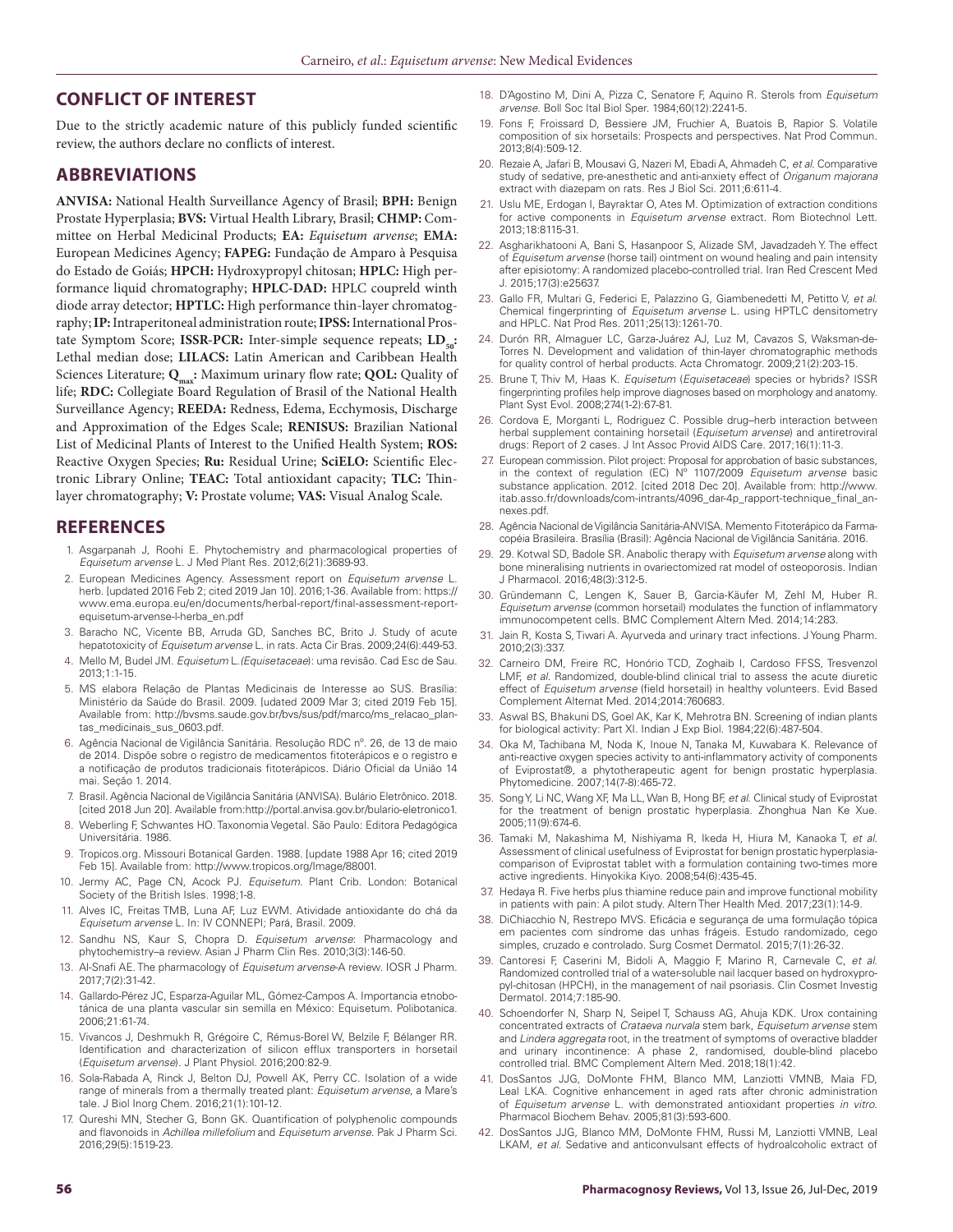*Equisetum arvense*. Fitoterapia. 2005;76(6):508-13.

- 43. Badole S, Kotwal S. *Equisetum arvense*: Ethanopharmacological and phytochemical review with reference to osteoporosis. Int J Pharm Sci Health Care. 2014;1:131-41.
- 44. Secretaria de Estado de Saúde do Rio de Janeiro. Resolução SES/RJ no. 1757, de 18 de fevereiro de 2002. Contra-indica o uso de plantas medicinais no âmbito do estado do Rio de Janeiro e dá outras providências. Diário Oficial do Estado do Rio de Janeiro 20 fev. Parte I. 2002.
- 45. Luengo MTL. Plantas medicinales con acción diurética. Offarm: Farmacia y Sociedad. 2001;20(1):116-20.
- 46. Al-Badri HB, Al-Ani WMK, Naser AMAG. Detection of nicotine in *Equisetum arvense* grown naturally in Iraq. Al-Mustansiriyah Journal for Pharmaceutical Sciences. 2016;16(2):40-4.
- 47. Graefe EU, Veit M. Urinary metabolites of flavonoids and hydroxycinnamic acids in humans after application of a crude extract from *Equisetum arvense*. Phytomedicine. 1999;6(4):239-46.
- 48. Myagmar BE, Aniya Y. Free radical scavenging action of medicinal herbs from Mongolia. Phytomedicine. 2000;7(3):221-9.
- 49. Nagai T, Myoda T, Nagashima T. Antioxidative activities of water extract and ethanol extract from field horsetail (tsukushi) *Equisetum arvense* L. Food Chem. 2005;91(3):389-94.
- 50. Stajner D, Popovic BM, Canadanovic-Brunet J, Boza P. Free radical scavenging activity of three *Equisetum* species from Fruska gora mountain. Fitoterapia. 2006;77(7-8):601-4.
- 51. Milovanovic V, Radulovic N, Todorovic Z, Stankovic M, Stojanovic G. Antioxidant, antimicrobial and genotoxicity screening of hydro-alcoholic extracts of five serbian *Equisetum* species. Plant Foods Hum Nutr. 2007;62(3):113-9.
- 52. Mimica-Dukic N, Simin N, Cvejic J, Jovin E, Orcic D, Bozin B. Phenolic compounds in field horsetail (*Equisetum arvense* L.) as natural antioxidants. Molecules. 2008;13(7):1455-64.
- 53. DaSilva WS, DoCarmo DR. Comportamento voltamétrico do ácido ascórbico em presença da erva *Equisetum arvense*. 2009. Available from: https:// pt.scribd.com/document/59485585/acido-ascorbico.
- 54. Stajner D, Popovic BM, Canadanovic-Brunet J, Anackov G. Exploring *Equisetum arvense* L., *Equisetum ramosissimum* L. and *Equisetum telmateia* L. as sources of natural antioxidants. Phytother Res. 2009;23(4):546-50.
- 55. Cetojevic-Simin DD, Canadanovic-Brunet JM, Bogdanovic GM, Djilas SM, Cetkovic GS, Tumbas VT, *et al.* Antioxidative and antiproliferative activities of different horsetail (*Equisetum arvense* L.) extracts. J Med Food. 2010;13(2):452-9.
- 56. Huh MK, Han MD. Inhibitory effect of hyaluronidase and DPPH radical scavening activity using extraction of *Equisetum arvens*. Eur J Adv Res Biol Life Sci. 2015;3(2):47-51.
- 57. Husson GP, Vilagines R, Delaveau P. Research into antiviral properties of a few natural extracts [*Geranium robertsianum*, *Morus alba*, *Adianthum capillus veneris*, *Scrophularia aquatica*, *Juglans regia*, *Rauwolfia serpentina*, *Equisetum arvense*, *Ranunculus repens*, *Ailanthus glandulosa*, *Polypodium aureum*, *Polypodium vulgare*, *Dryopteris filix max*]. Ann Pharm Fr. 1986;44:41-8.
- 58. Suganda AG, Amoros M, Girre L, Fauconnier B. Effets inhibiteurs de quelques extraites bruts et semi purifiés de plantes indigènes françaises sur la multiplication de l'herpesvirus humain 1 et du poliovirus humain 2 en culture cellulaire. J Nat Prod. 1983;46(5):626-32.
- 59. Guerin J, Reveillere H. Antifungal activity of plant extracts used in therapy. 1: Study of 41 plant extracts against 9 fungi species [*Saccharomyces pastorianus*, *Candida albicans*, *Rhizopus nigricans*, *Aspergillus niger*, *Aspergillus fumigatus*, *Botrytis cinerea*, *Penicillium digitatum*, *Fusarium oxysporum*, *Trichophyton mentagrophytes*]. Ann Pharm Fr. 1984;42:553-9.
- 60. Heisey R, Gorham BK. Antimicrobial effects of plant extracts on *Streptococcus mutans*, *Candida albicans*, *Trichophyton rubrum* and other micro‐organisms. Lett Appl Microbiol. 1992;14(4):136-9.
- 61. Radulovic N, Stojanovic G, Palic R. Composition and antimicrobial activity of *Equisetum arvense* L. essential oil. Phytother Res. 2006;20(1):85-8.
- 62. Geetha RV, Lakshmi T, Roy A. *In vitro* evaluation of antibacterial activity of *Equisetum arvense* Linn on urinary tract pathogens. Int J Pharm Pharm Sci. 2011;3(4):323-5.
- 63. Pereira CB, Gomes PS, Costa‐Rodrigues J, Palmas RA, Vieira L, Ferraz MP, *et al*. *Equisetum arvense* hydromethanolic extracts in bone tissue regeneration: *in vitro* osteoblastic modulation and antibacterial activity. Cell Prolif. 2012;45(4):386-96.
- 64. Wojnicz D, Kucharska AZ, Sokół-Łetowska A, Kicia M, Tichaczek-Goska D. Medicinal plants extracts affect virulence factors expression and biofilm formation by the uropathogenic *Escherichia coli*. Urol Res. 2012;40(6):683-97.
- 65. DeOliveira JR, Vilela PGF, DeOliveira FE, Belato KK, Carvalho CAT, Jorge AOC, *et al*. Antifungal effect of plant extracts on *Candida albicans* biofilm on acrylic resin. Braz Dent Sci. 2013;16(3):77-83.
- 66. Garcia D, Ramos AJ, Sanchis V, Marín S. *Equisetum arvense* hydro‐alcoholic

extract: phenolic composition and antifungal and antimycotoxigenic effect against *Aspergillus flavus* and *Fusarium verticillioides* in stored maize. J Sci Food Agric. 2013;93(9):2248-53.

- 67. Mekhfi H, El Haouari M, Legssyer A, Bnouham M, Aziz M, Atmani F, *et al*. Platelet anti-aggregant property of some Moroccan medicinal plants. J Ethnopharmacol. 2004;94(2-3):317-22.
- 68. Goun EA, Petrichenko VM, Solodnikov SU, Suhinina TV, Kline MA, Cunningham G, *et al*. Anticancer and antithrombin activity of Russian plants. J Ethnopharmacol. 2002;81(3):337-42.
- 69. Yoshinobu Y. Antitumor activity of crude protein extracted from *Equisetum arvense* Linn'e. Journal of Analytical Bio-Science. 1992;22:421-4.
- 70. Alexandru V, Petrusca DN, Gille E. Investigation of pro-apoptotic activity of *Equisetum arvense* L. water extract on human leukemia U 937 cells. Rom Biotechnol Lett. 2007;12(2):3139-48.
- 71. AlMohammed HI, Paray BA, Rather IA. Anticancer activity of EA1 extracted from *Equisetum arvense*. Pak J Pharm Sci. 2017;30(5(Supplementary)):1947-50.
- 72. Sakurai N, Iizuka T, Nakayama S, Funayama H, Noguchi M, Nagai M. [Vasorelaxant activity of caffeic acid derivatives from *Cichorium intybus* and *Equisetum arvense*]. Yakugaku Zasshi. 2003;123(7):593-8.
- 73. Oh H, Kim DH, Cho JH, Kim YC. Hepatoprotective and free radical scavenging activities of phenolic petrosins and flavonoids isolated from *Equisetum arvense*. J Ethnopharmacol. 2004;95(2-3):421-4.
- 74. Ferraz M, Pereira A, Lopes M, Fernandes M. *Equisetum arvense*: avaliação das possibilidades de aplicação na regeneração óssea. Revista Da Faculdade De Ciências Da Saúde. 2008;5:136-45.
- 75. Raczuk J, Biardzka E, Daruk J. Zawartosc Ca, Mg, Fe i Cu w wybranych gatunkach ziół i ich naparach. Rocz Panstw Zakl Hig. 2008;59(1):33-40.
- 76. Bye R, Thingstad SF, Paulsen BS. Horsetail (*Equisetum* spp,) as a source of silicon supplement in human nutrition—a myth?. J Herbs Spices Med Plants. 2010;16(2):119-25.
- 77. Law C, Exley C. New insight into silica deposition in horsetail (*Equisetum arvense*). BMC Plant Biol. 2011;11:112.
- 78. Saeed BQ, Hassan HF, Arteen HI. Effect of some medical plant extracts on metabolism of *Leishmania tropica* promastigotes *in vitro*. J Med Microbiol Diagn. 2014;3(4):165.
- 79. Singh N, Kaur S, Bedi PMS, Kaur D. Anxiolytic effects of *Equisetum arvense* Linn. extracts in mice. Indian J Exp Biol. 2011;49(5):352-6.
- 80. Sarris J, McIntyre E, Camfield DA. Plant-based medicines for anxiety disorders, part 1. CNS Drugs. 2013;27(3):207-19.
- 81. Safiyeh S, Fathallah FB, Vahid N, Hossine N, Habib SS. Antidiabetic effect of *Equisetum arvense* L. (Equisetaceae) in streptozotocin-induced diabetes in male rats. Pak J Biol Sci. 2007;10(10):1661-6.
- 82. Soleimani S, Fathiazarbaijani F, Nejati V, Shojaei S, Nanghshbandi N. Effect of *Equisetum arvense* L.(*Equisetaceae*) in microalbuminuria and creatinine excretion in streptozotocin-induced diabetes in male rats. Int J Pharmacol. 2007;3:155-9.
- 83. DoMonte FHM, DosSantos JJG, Russi M, Lanziotti VMNB, Leal LKAM, Cunha GMA. Antinociceptive and anti-inflammatory properties of the hydroalcoholic extract of stems from *Equisetum arvense* L. in mice. Pharmacol Res. 2004;49(3):239-43.
- 84. Ozay Y, Ozyurt S, Guzel S, Cimbiz A, Olgun EG, Cayci MK. Effects of *Equisetum arvense* ointment on dermal wound healing in rats. Wounds. 2010;22(10):261-7.
- 85. Hayat A, Temamogullari F, Yilmaz R, Karabulut O. Effect of *Equisetum arvense* on wound contraction of full-thicnes skin wounds in rabbits. Journal of Animal and Veterinary Advances. 2011;10(1):81-3.
- 86. Ozay Y, Kasim CM, Guzel-Ozay S, Cimbiz A, Gurlek-Olgun E, Sabri OM. Effects of *Equisetum arvense* ointment on diabetic wound healing in rats. Wounds. 2013;25(9):234-41.
- 87. Grases F, Melero G, Costa-Bauza A, Prieto R, March JG. Urolithiasis and phytotherapy. Int Urol Nephrol. 1994;26(5):507-11.
- 88. Crescenti A, Puiggros F, Colome A, Poch JA, Caimari A, Bas JM, *et al*. Efecto antiurolitiásico de una formulación de las plantas *Herniaria glabra*, *Agropyron repens*, *Equisetum arvense* y *Sambucus nigra* (Herbensurina®) en un modelo experimental de nefrolitiasis en ratas. Arch Esp Urol. 2015;68(10):739-49.
- 89. Zhang H, Li N, Li K, Li P. Effect of ethanol root extract of *Equisetum arvense* (L) on urinary bladder activity in rats and analysis of principal plant constituents. Trop J Pharm Res. 2015;14(8):1451-8.
- 90. Rebuelta M, Fernández MGS, DelBarrio LSR. Estudio del efecto diurético de *Equisetum arvense* L., *Bidens aurea* Aiton Sherff., *Micromeria fruticosa* L., *Spergularia rubra* L., *Cynodon dactylon* L. Anal Inst Bot Cavanilles. 1978;34(2):703-14.
- 91. Bakke ILF, Hillestad B. The diuretic effect of *Equisetum arvense* in rats. Medd Norsk Farm Selsk. 1980;42:9-14.